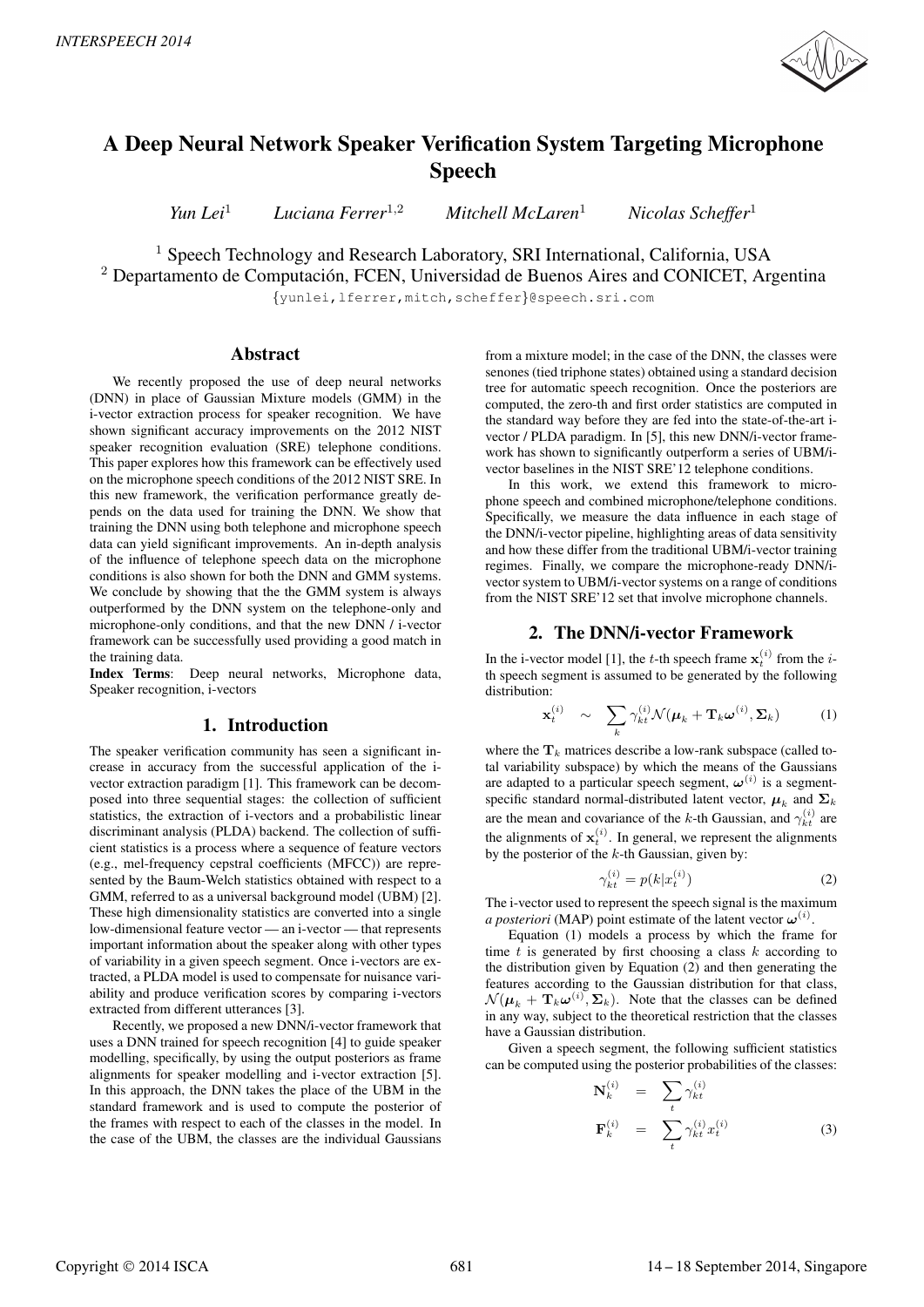These statistics are used to train the subspace **T** and extract the i-vector  $\boldsymbol{\omega}^{(i)}$ . Note that while means and covariances in Equation (1) can be estimated during the subspace training process, they are usually pre-computed [6].

Traditionally, the Gaussians in a GMM-UBM define the classes  $k$  in Equation (1) and the posteriors for the classes are computed from the likelihoods of the Gaussians using the Bayes rule [1, 6]. The GMM-based approach ensures that the Gaussian approximation for each class is satisfied (by definition) and provides a relatively simple way to obtain the posteriors.

In our recent work [5], we proposed defining the classes  $k$ in Equation (1) as the senones determined by a decision tree trained for automatic speech recognition (ASR) instead of the Gaussian indices in a GMM. The senones are defined as states within context-dependent phones. They can be, for example, each of the three states within all triphones. They are the unit for which observation probabilities are computed during ASR. The pronunciations of all words are represented by a sequence of senones  $Q$ . By using the set  $Q$  to define the classes  $k$ , we make the assumption that each of these senones can be accurately modelled by a single Gaussian. While this is a strong assumption, previous results showed that it is probably a reasonable one for the NIST SRE'12 clean telephone task, since results on this task using the proposed system greatly outperform the state of the art. To obtain the posteriors for each of the  $k$  classes, now defined as senones, a DNN is trained to predict each of the senones [7]. A softmax function is used in the last layer to generate the required posteriors.

In the traditional GMM/i-vector framework, the means and covariance matrices of the GMM-UBM are used as the means  $\mu_k$  and covariance  $\Sigma_k$  of the classes defined in equation (1). In the DNN/i-vector framework, the means  $\mu_k$  and covariance  $\Sigma_k$ of the senones are given by:

$$
\gamma_{kt}^{(i)} \approx p(k|x_t^{(i)})
$$
\n
$$
\mu_k = \frac{\sum_{i,t} \gamma_{kt}^{(i)} x_t^{(i)}}{\sum_{i,t} \gamma_{kt}^{(i)}},
$$
\n
$$
\Sigma_k = \frac{\sum_{i,t} \gamma_{kt}^{(i)} x_t^{(i)} x_t^{(i)T}}{\sum_{i,t} \gamma_{kt}^{(i)}} - \mu_k \mu_k^T.
$$
\n(4)

where the ASR system is used to compute the posteriors  $p(k|x_t^{(i)})$  for each class  $k$  for each frame and  $x_t^{(i)}$  are the acoustic features used for speaker recognition, which can be different from the features used in the DNN.

Figure 1 presents a flow diagram of the DNN/i-vector hybrid framework. ASR features (e.g., log-Mel filterbanks) are input to the DNN, which generates posteriors for each senone for each frame. These posteriors are used to generate zerothand first-order statistics, as well as means and covariances defined by equations 4, using features suited to speaker verification (SV) (e.g., MFCC appended with deltas). These statistics and the parameters (e.g., means and covariances) are used for the subsequent i-vector subspace training. Finally, the i-vectors are scored by the LDA/PLDA backend.

# 3. Experiment Protocol

Many different systems are tested in the following sections for a thorough analysis of the impact of training data on each stage of the DNN/i-vector framework in the context of microphone speech conditions. To reduce the computational burden, experiments are constrained to female trials and no second order



Figure 1: The flow diagram of the DNN/i-vector framework where the DNN is trained on the ASR data, and means and covariances (e.g.,  $\mu_k$  and  $\Sigma_k$  in equation 1 and 4), i-vector model and backend are trained on the speaker verification data.

derivatives (double deltas) are used. It was confirmed that the exclusion of double deltas resulted in only a marginal loss of performance for both DNN and UBM frameworks.

For the baseline UBM/i-vector model, 20 MFCC coefficients (including C0), augmented with first order derivatives (deltas) are used. A 2048 diagonal component UBM is trained in a gender-dependent fashion, along with a 400 dimensional i-vector extractor on the same data set. The dimensionality of the i-vectors is further reduced to 200 by LDA, followed by length normalization and PLDA. Because the DNN system uses roughly 3500 classes, another system is trained with a 4096 diagonal component UBM for comparison. More details can be found in [8]

Approximately 3500 senones are obtained using decision trees as described in [9]. Standard HMM-GMM ASR systems are used to generate the initial senone alignments to train the DNNs. These cross-word triphone HMM-GMM ASR systems including roughly 200K Gaussians are trained with maximum likelihood (ML). The features used in the HMM-GMM model are 39-dimensional MFCC features, consisting of 13 static features (including C0) and first and second order derivatives. The features are pre-processed with speaker-based cepstral mean and covariance normalization (MVN). A seven-layer DNN with 1200 nodes in each hidden layer is trained with cross entropy using the alignments from the HMM-GMM system. The input layer of the DNN is composed of 15 frames (7 frames on each side of the frame for which predictions are made), where each frame corresponds to 40 log mel-filterbank coefficients. The DNN is used to provide the posterior probabilities for the senones at each frame. For consistency, the same features from the baseline system, MFCC+deltas, are used to compute sufficient statistics from the frame alignment given by the DNN and system hyperparameters are also matched to the baseline system.

System performance is reported in terms of detection cost function (DCF) with different effective priors, equal error rate (EER), and the false alarm rate at a miss rate of 10% (M10). The effective priors for the two DCFs are 0.001 and 0.01 as defined in NIST SRE'12 [10].

#### 4. Results

In this section, we attempt to highlight the data sensitivity of the DNN/i-vector framework with respect to the training data on microphone speech conditions, and how this sensitivity might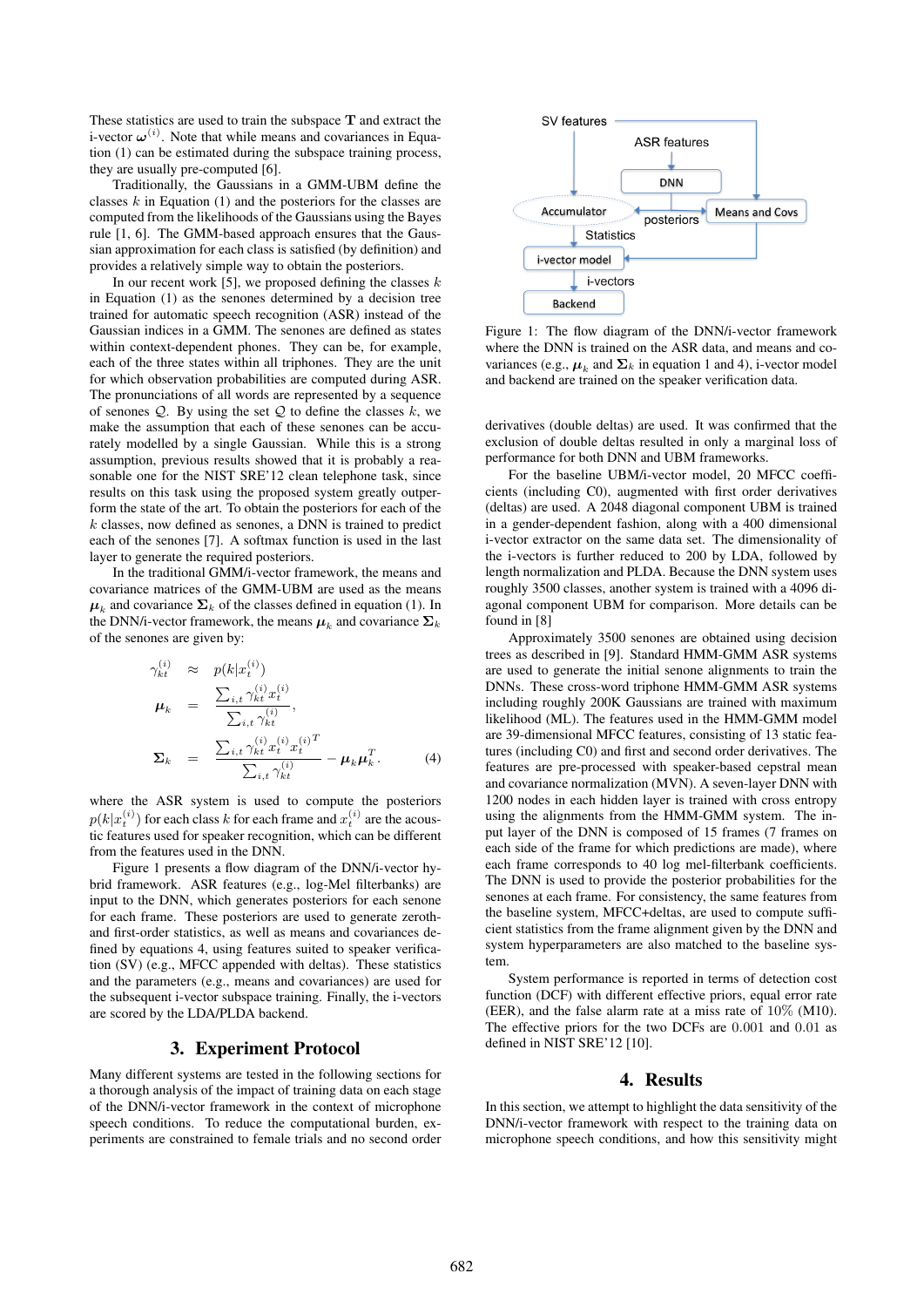contrast with the traditional UBM/i-vector framework. We first evaluate DNNs differing in their training data on the SRE'12 extended microphone condition using only microphone data for enrollment. We then present an analysis of the telephone data's influence on the model training for the microphone conditions using only microphone data for enrollment. Finally, we show results of the DNN/i-vector framework on the NIST SRE'12 extended telephone and microphone conditions [10] where both types of channels are used for enrollment.

#### 4.1. Influence of Telephone Data for DNN Training on SRE'12 C1-mic Condition

In this section, we evaluate the DNN/i-vector framework on the extended NIST SRE'12 microphone condition C1 (no added noise in testing). To avoid any influence from the telephone data, we first focus on the condition in which only microphone speech data is used for enrollment. The condition consists of 5,508,514 trials, including 2,790 target and 5,505,724 impostor trials. We refer to this condition as C1-mic.

Two DNN models are used in the experiments: the DNN trained on microphone data only (DNN-mic), and the DNN trained on both microphone and telephone data (DNN-both). The DNN trained on telephone data is not considered here, since we only focus on the microphone conditions. For training the DNN, the microphone data includes meeting recordings from the AMI, CMU, ICSI, and NIST corpora. The total meeting time is about 200 hours after speech/nonspeech segmentation, while the amount of speech data actually used in the ASR model training is roughly 800 hours, including the speech from different microphones (e.g., distant and close-talking microphones) [11]. As in our previous work [5], the telephone data includes roughly 1300 hours of clean English telephone speech from the Fisher, Callhome, and Switchboard data sets. The HMM-GMM models used for alignment are trained on the same data used for the DNNs.

Table 1 presents the performance of the two baseline systems and the two DNN/i-vector systems on the C1-mic condition. To initially compare the system performance without any influence from the telephone data, system components (including UBM, i-vector subspaces, and the backends) are trained on microphone data only. There are 9,276 files used for UBM and i-vector subspace training, and 9,517 files with 382 speakers used for the PLDA backend training. Note that in the DNNboth case, only microphone speech data is used to compute the means and covariances in equation (4). This is consistent with the fact that only microphone data is used to train the UBM for the baseline systems.

Table 1: *The performance of the DNN/i-vector systems compared to the baseline systems on the NIST SRE'12 extended microphone condition with only microphone data for enrollment (C1-mic). The UBM, i-vector space and PLDA backend are trained using only microphone data. Two DNNs are compared: DNN-mic, trained with only microphone data, and DNN-both, trained with telephone and microphone data.*

| System    | DCF <sub>0.001</sub> | $DCF_{0.01}$ | $EER(\%)$ | M10  |
|-----------|----------------------|--------------|-----------|------|
| UBM(2048) | 0.341                | 0.207        | 2.40      | 0.17 |
| UBM(4096) | 0.358                | 0.210        | 2.37      | 0.17 |
| DNN-mic   | 0.339                | 0.210        | 2.79      | 0.21 |
| DNN-both  | 0.309                | 0.181        | 2.15      | 0.12 |

The table shows that the DNN trained on only microphone data (DNN-mic) is comparable to both baseline systems in DCF

measures but performs worse on the other measurements. By contrast, the DNN trained on both telephone and microphone data performs significantly better than both baseline systems across all measurements<sup>1</sup>. One hypothesis for the lack of improvement found with the DNN-mic system over the baseline systems is the mismatch between microphone data used for DNN training and the NIST SRE microphone data. The addition of the telephone data into the DNN training yields significant gains with respect to using only microphone data for training, similar to the findings in the ASR tasks [12]. This might also indicate that the telephone data is simply adding more diversity to the training data resulting in a DNN that generalizes better to unseen microphones. Based on these experiments, the DNN trained on both telephone and microphone data is used in the rest of the experiments.

#### 4.2. Influence of Telephone Data for Model Training on SRE'12 C1-mic Condition

The previous section demonstrated how the DNN/i-vector framework can be successfully applied to microphone speech when only microphone data is used for training the components of the verification framework: UBM, i-vector subspace and PLDA backend. Traditionally, however, both microphone and telephone data are used when training these models. For this reason, we explore the performance of the system when adding telephone training data to each system component.

Table 2 presents the performance of different systems where the UBM for the baseline systems and the means and covariance for the DNN/i-vector approach (see equation(4)) are obtained on both telephone (∼ 40k files) and microphone data, while the other parts of the pipeline (i-vector subspace and the backend) use microphone training data only. These results are presented on the C1-mic condition in Table 2.

Table 2: *The performance on the C1-mic condition where both telephone and microphone data are used to train the UBM in the baseline systems and the means and covariances from Equation (4). The i-vector subspace and the backend are trained on microphone data only.*

| System    | DCF <sub>0.001</sub> | DCF <sub>0.01</sub> | $EER(\%)$ | M10  |
|-----------|----------------------|---------------------|-----------|------|
| UBM(2048) | 0.347                | 0.214               | 2.51      | 0.20 |
| UBM(4096) | 0.364                | 0.222               | 2.54      | 0.22 |
| DNN-both  | 0.301                | 0.178               | 2.11      | 0.11 |

The results in Table 2 are consistent with the conclusions obtained from Table 1, where the performance of the DNN-both system is still significantly better than that of the baseline systems. In addition, since the results in Tables 2 and 1 are quite similar, we conclude that the data used for estimating the UBM or the means and covariances defined in equation (4) does not significantly affect performance.

Next, we evaluate the influence of the data on the i-vector subspace model. Table 3 shows the system performance where i-vectors are generated using a UBM, means and covariances and i-vector subspace trained on telephone and microphone data, while the backend is trained on microphone data only.

Table 3 shows that the UBM/i-vector baseline systems improve from this change compared to the results in Table 2,. Furthermore, the UBM with 4096 Gaussians outperforms the UBM

<sup>&</sup>lt;sup>1</sup>Note that the fact that the UBM with 4096 Gaussians performs slightly worse than the UBM with 2048 Gaussians in this table might be caused by the relatively small amount of data in the i-vector model training compared to that available when including telephone data.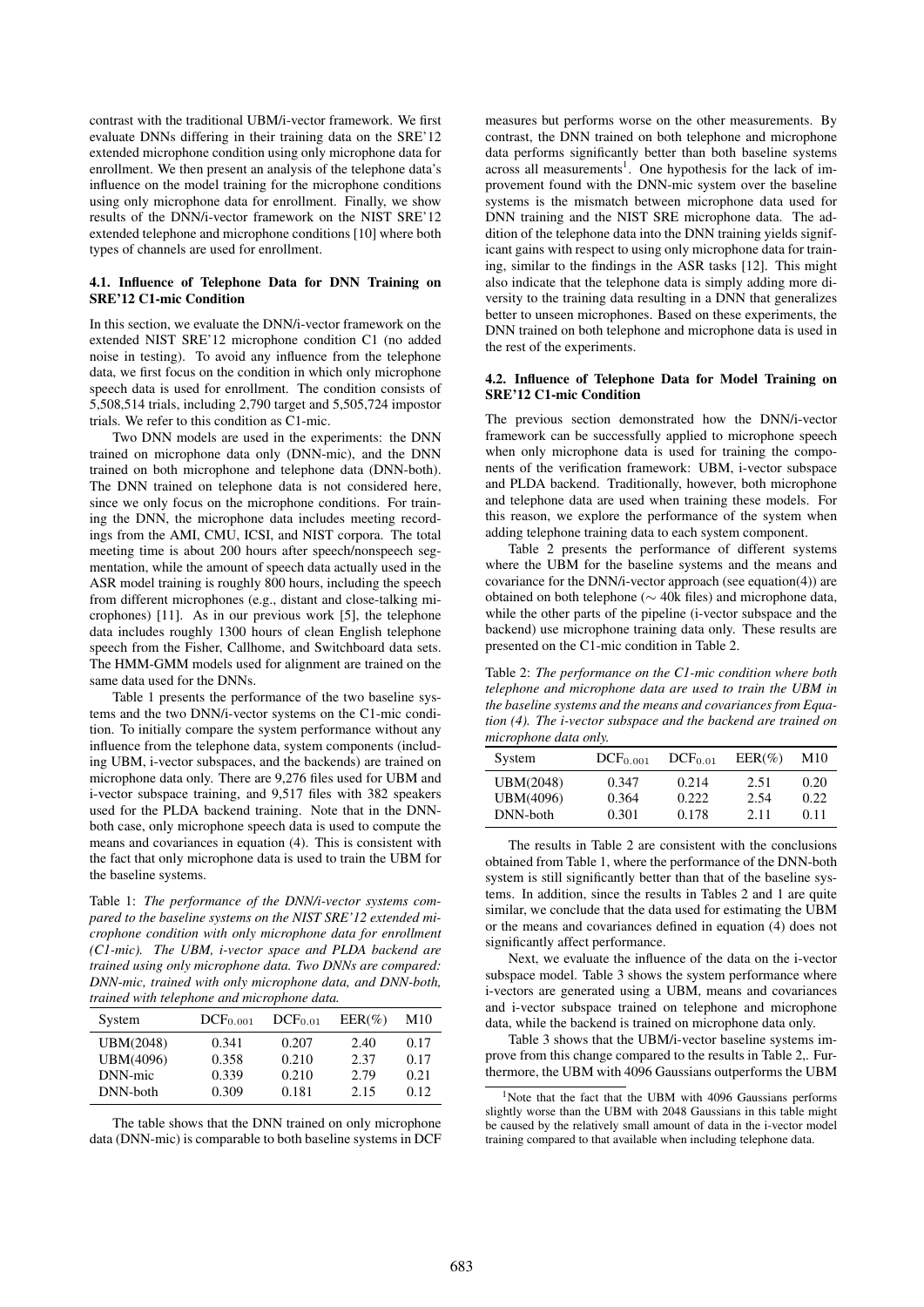Table 3: *Performance comparison on the C1-mic condition where both telephone and microphone data are used to train the UBM in the baseline systems and the means and covariances defined in equation (4) as well as the i-vector subspace. The backend is trained on microphone data only.*

| System    | DCF <sub>0.001</sub> | DCF <sub>0.01</sub> | $EER(\%)$ | M10  |
|-----------|----------------------|---------------------|-----------|------|
| UBM(2048) | 0.312                | 0.201               | 2.62      | 0.19 |
| UBM(4096) | 0.298                | 0.185               | 2.26      | 0.13 |
| DNN-both  | 0.298                | 0.195               | 2.83      | 0.20 |

with 2048 Gaussians due to the much larger training set used in the i-vector subspace training. Despite this increase in training data, the DNN/i-vector framework suffers a significant performance degradation. We conclude that the telephone data used for the i-vector subspace training affects the UBM/i-vector and DNN/i-vector systems differently. We believe this difference might be caused by the different definition of the classes used in the i-vector model. For example, the UBM defines the classes based on the data in an unsupervised way while the DNN defined the classes based on the senones. The data distribution of each senone in the mixed case might be far from the Gaussian distribution assumed by the i-vector model.

Finally, Table 4 shows the system performance where all the models are trained on both telephone and microphone data, Comparing to Table 3, the performances of all systems here are slightly worse due to adding mismatched data into PLDA training. However, as in Table 3, the DNN/i-vector system performs similar to the baseline systems, losing the advantage observed in Table 1.

Table 4: *Performance comparison on the C1-mic condition where all models are trained on both telephone and microphone data.*

| System    | DCF <sub>0.001</sub> | DCF <sub>0.01</sub> | $EER(\%)$ | M10  |
|-----------|----------------------|---------------------|-----------|------|
| UBM(2048) | 0.348                | 0.212               | 2.23      | 0.17 |
| UBM(4096) | 0.333                | 0.194               | 1.97      | 0.11 |
| DNN-both  | 0.334                | 0.194               | 2.58      | 0.14 |

#### 4.3. Performance on SRE'12 Extended Conditions

We now extend our analysis to other conditions, and Table 5 presents the overall performance of the DNN/i-vector system compared to the baseline systems, on three extended NIST SRE'12 conditions: microphone speech (C1), telephone speech (C2), and telephone speech collected under noisy conditions (C5). All enrollment data is used which includes both telephone and microphone recordings. Since the DNN used here is trained on clean data only, conditions C3 and C4 which have added noise are not considered here. Condition C5 was included however as the level of noise is known to be significantly lower than C4. All systems in this table are trained on both telephone and microphone data.

We can see that similar to [5], the impressive gains from the DNN/i-vector framework on the two telephone conditions are still observed even though the mis-matched microphone data was added into the DNN/i-vector system and speaker models. In the microphone condition, the DNN/i-vector system performs similarly to the UBM/i-vector systems on both DCF metrics and M10. Notably, a slight degradation was observed on EER. Based on the analysis performed in the previous section, this degradation might be caused by the mismatch between the

Table 5: *Performance comparison on the NIST SRE'12 extended C1, C2, and C5 conditions.*

| a. The performance on $DCF0.001$ .   |                |                |                |
|--------------------------------------|----------------|----------------|----------------|
| System                               | C <sub>1</sub> | C <sub>2</sub> | C <sub>5</sub> |
| UBM(2048)                            | 0.273          | 0.366          | 0.417          |
| UBM(4096)                            | 0.252          | 0.341          | 0.391          |
| DNN-both                             | 0.262          | 0.280          | 0.304          |
| b. The performance on $DCF_{0.01}$ . |                |                |                |
| System                               | C <sub>1</sub> | C <sub>2</sub> | C <sub>5</sub> |
| UBM(2048)                            | 0.155          | 0.215          | 0.268          |
| UBM(4096)                            | 0.137          | 0.199          | 0.250          |
| DNN-both                             | 0.150          | 0.147          | 0.175          |
| c. The performance on EER $(\%)$ .   |                |                |                |
|                                      |                |                |                |
| System                               | C <sub>1</sub> | C <sub>2</sub> | C5             |
| UBM(2048)                            | 1.80           | 2.19           | 3.19           |
| UBM(4096)                            | 1.55           | 2.01           | 2.76           |
| DNN-both                             | 2.01           | 1.40           | 1.87           |
| d. The performance on M10.           |                |                |                |
| System                               | C <sub>1</sub> | C <sub>2</sub> | C <sub>5</sub> |
| UBM(2048)                            | 0.06           | 0.18           | 0.39           |
| UBM(4096)                            | 0.04           | 0.13           | 0.29           |

data used for DNN training, for verification and for the i-vector subspace training on both channels.

#### 5. Conclusions and Future Work

In previous work [5], we presented the DNN/i-vector framework for speaker recognition and showed its performance on the SRE'12 telephone conditions using only telephone data for training all system components. In this work, we extended its application to microphone speech data. We found that training the ASR DNN with both telephone and microphone data provided better verification performance on microphone test data than training on only microphone data. This result may indicate that the microphone data used for this purpose is not well matched to the test data and that the additional telephone data improves model robustness by increasing diversity.

With regard to the influence of data on the system's component (UBM, means and covariances, i-vector subspace and backend), it was found that the i-vector subspace was sensitive to the addition of telephone training data to the microphone training set. In the case of the traditional UBM framework, this significantly improved microphone trial performance while, in contrast, the DNN/i-vector framework showed a significant degradation.

Finally, we reported the performance of the DNN/i-vector framework on both telephone and microphone SRE'12 conditions and show that gains are obtained on telephone conditions, similar to [5], when the system is trained with both telephone and microphone data, while microphone results become comparable to those of the baseline systems.

The results shown in this work highlight two major directions for further work on the DNN/i-vector framework: (1) the study of strategies for dealing with data mismatch issues between the DNN and verification framework training; and (2) the optimization of the i-vector subspace modelling when faced with diverse data.